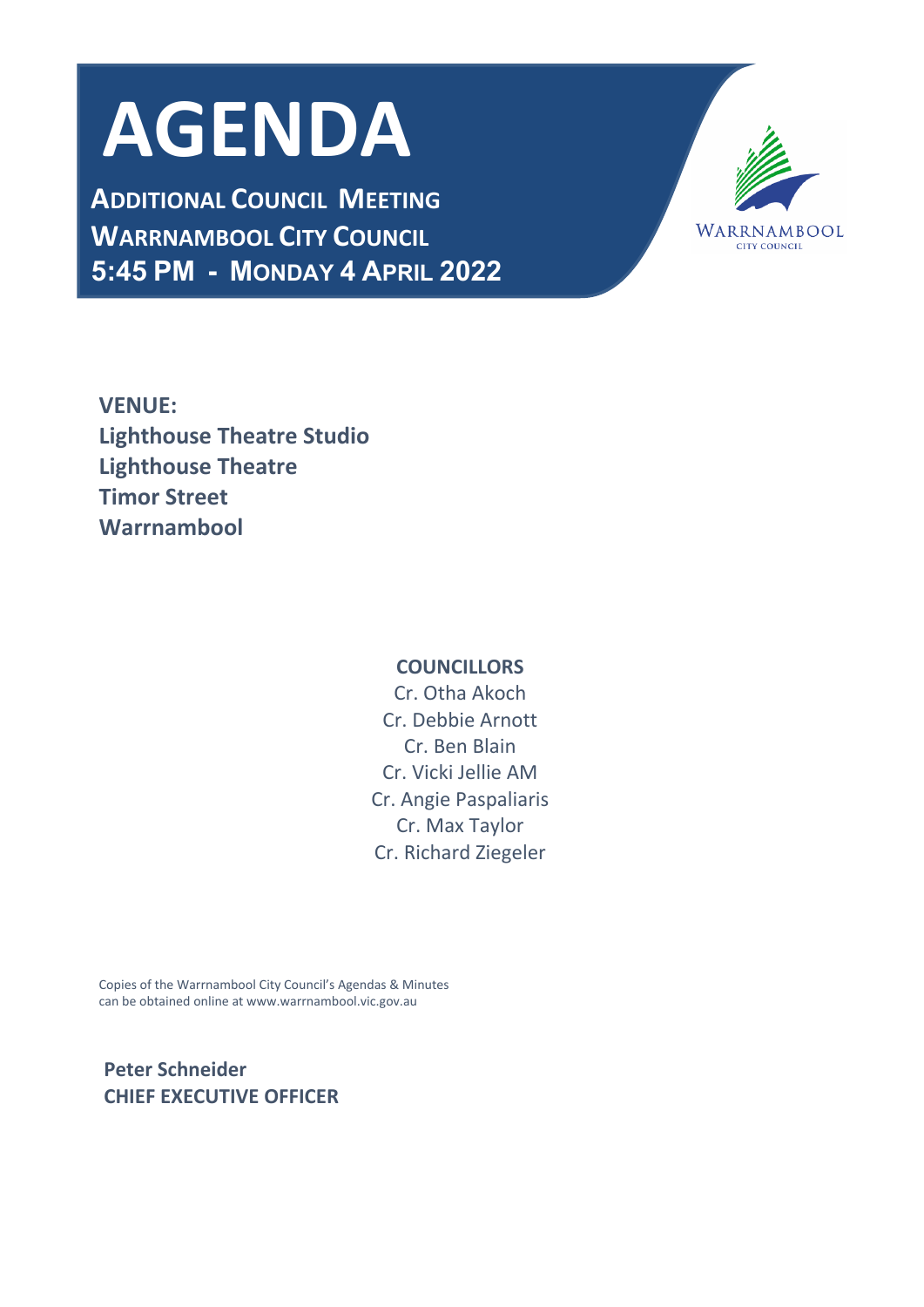## **AUDIO RECORDING OF COUNCIL MEETINGS**

All Open and Special Council Meetings will be audio recorded, with the exception of matters identified as confidential items in the agenda. This includes public participation sections of the meeting. Audio recordings of meetings will be made available for download on the internet via the Council's website by noon the day following the meeting and will be retained and publicly available on the website for 12 months following the meeting date. The recordings will be retained for the term of the current Council, after which time the recordings will be archived and destroyed in accordance with applicable public record standards. By participating in Open and Special Council meetings, individuals consent to the use and disclosure of the information that they share at the meeting (including any personal/sensitive information), for the purposes of Council carrying out its functions.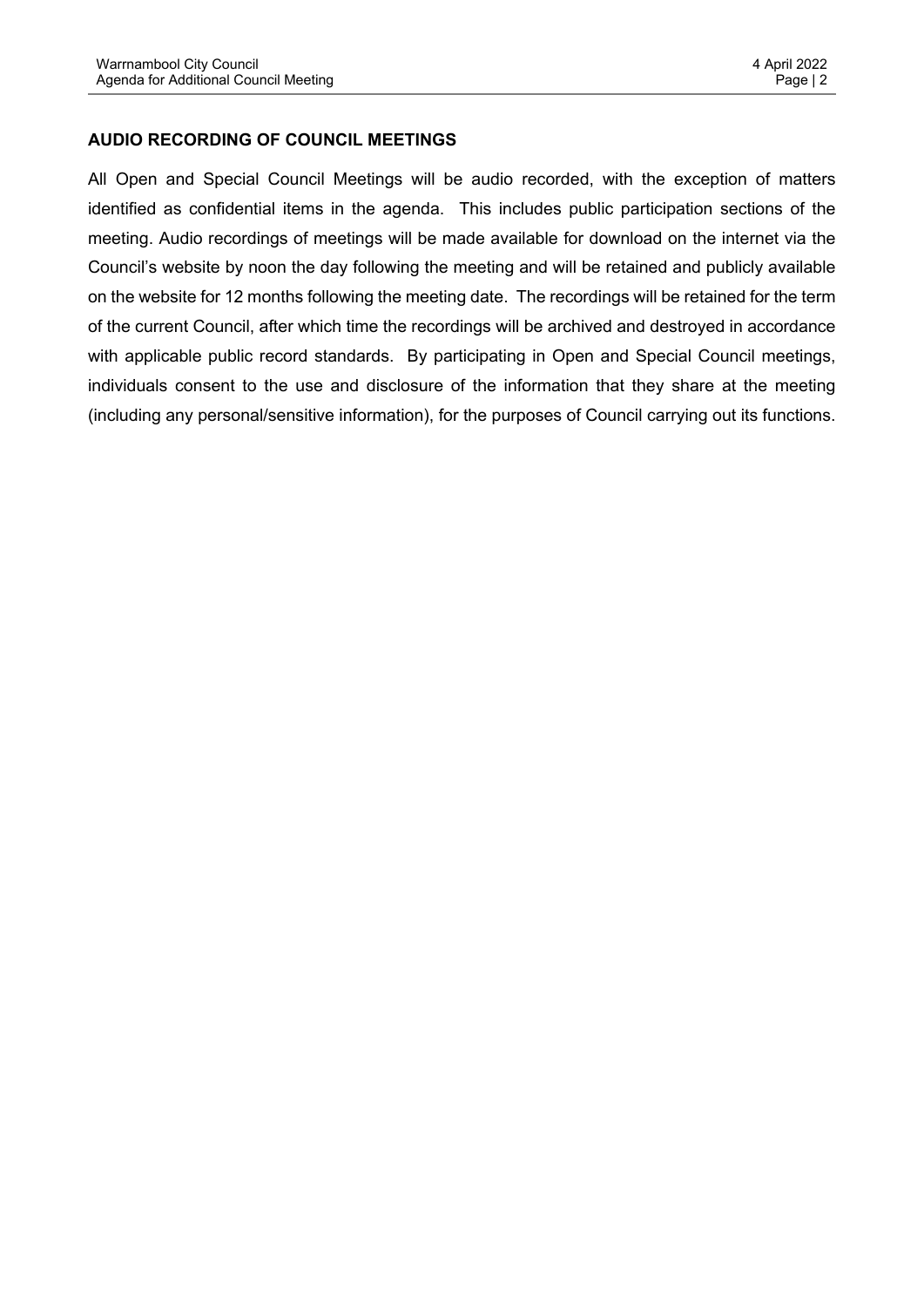## **ORDER OF BUSINESS**

# **Page No.**

|      | 3. DECLARATION BY COUNCILLORS AND OFFICERS OF ANY CONFLICT OF INTEREST IN |  |
|------|---------------------------------------------------------------------------|--|
|      |                                                                           |  |
|      |                                                                           |  |
| 4.2. |                                                                           |  |
| 4.3. |                                                                           |  |
|      |                                                                           |  |
|      |                                                                           |  |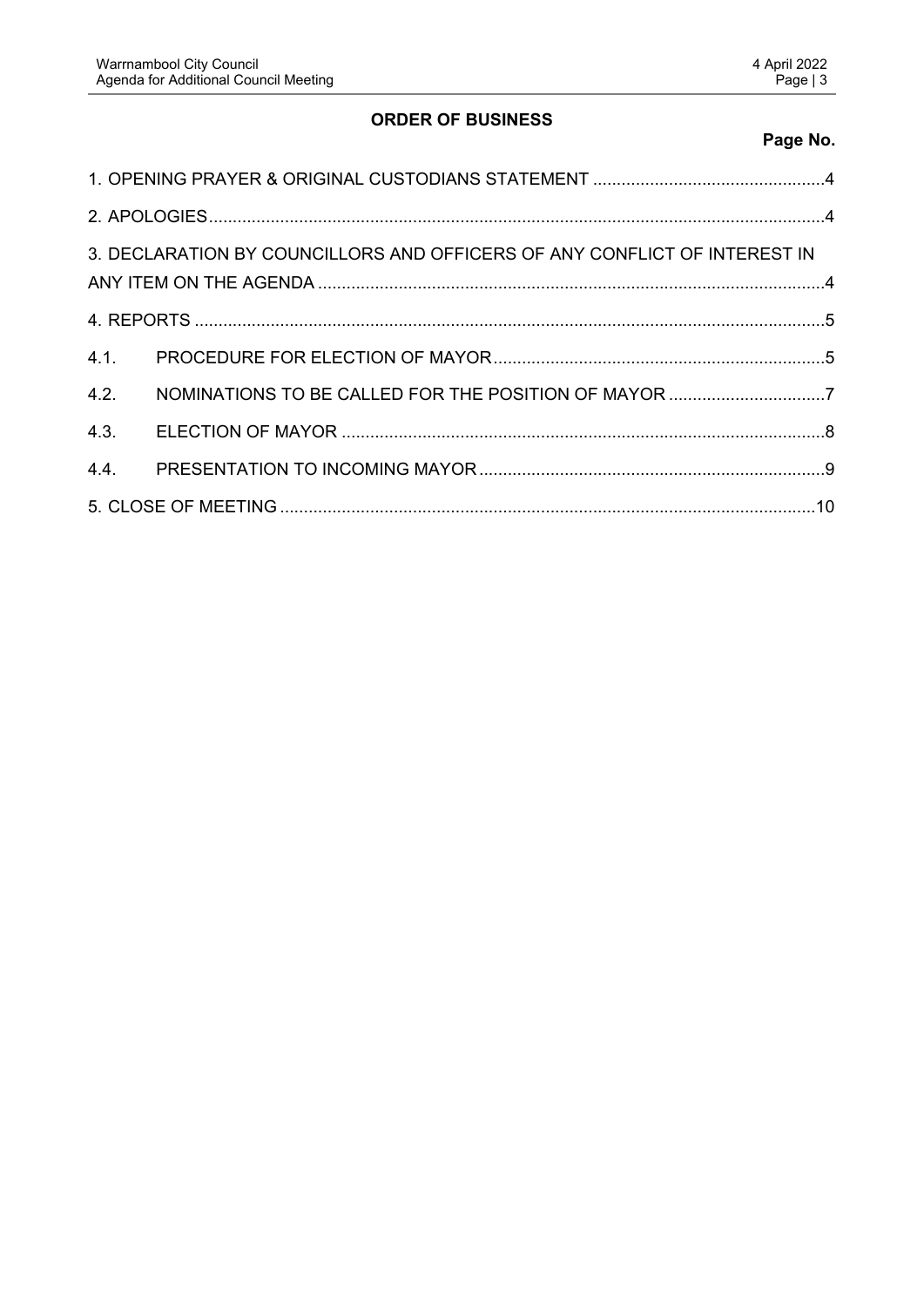## <span id="page-3-0"></span>**1. OPENING PRAYER & ORIGINAL CUSTODIANS STATEMENT**

Almighty God Grant to this Council Wisdom, understanding and Sincerity of purpose For the Good Governance of this City Amen.

#### **ORIGINAL CUSTODIANS STATEMENT**

I wish to acknowledge the traditional owners of the land on which we stand and pay my respects to their Elders past and present.

## <span id="page-3-1"></span>**2. APOLOGIES**

#### <span id="page-3-2"></span>**3. DECLARATION BY COUNCILLORS AND OFFICERS OF ANY CONFLICT OF INTEREST IN ANY ITEM ON THE AGENDA**

Section 130 of the Local Government Act 2020 (Vic) (**the Act**) provides that a relevant person must disclose a conflict of interest in respect of a matter and exclude themselves from the decision making process in relation to that matter including any discussion or vote on the matter at any Council meeting or delegated committee meeting and any action in relation to that matter.

Section 126(2) of the Act sets out that a relevant person (Councillor, member of a delegated Committee or member of Council staff) has a conflict of interest if the relevant person has a **general conflict of interest** within the meaning of section 127 of the Act or a **material conflict of interest**  within the meaning of section 128 of the Act.

A relevant person has a **general conflict of interest** in a matter if an impartial, fair minded person would consider that the person's private interests could result in that person acting in a manner that is contrary to their public duty.

A relevant person has a **material conflict of interest** in a matter if an affected person would gain a benefit or suffer a loss depending on the outcome of the matter.

A Councillor who has declared a conflict of interest, must leave the meeting and remain outside the room while the matter is being considered, or any vote is taken. Councillors are also encouraged to declare circumstances where there may be a perceived conflict of interest.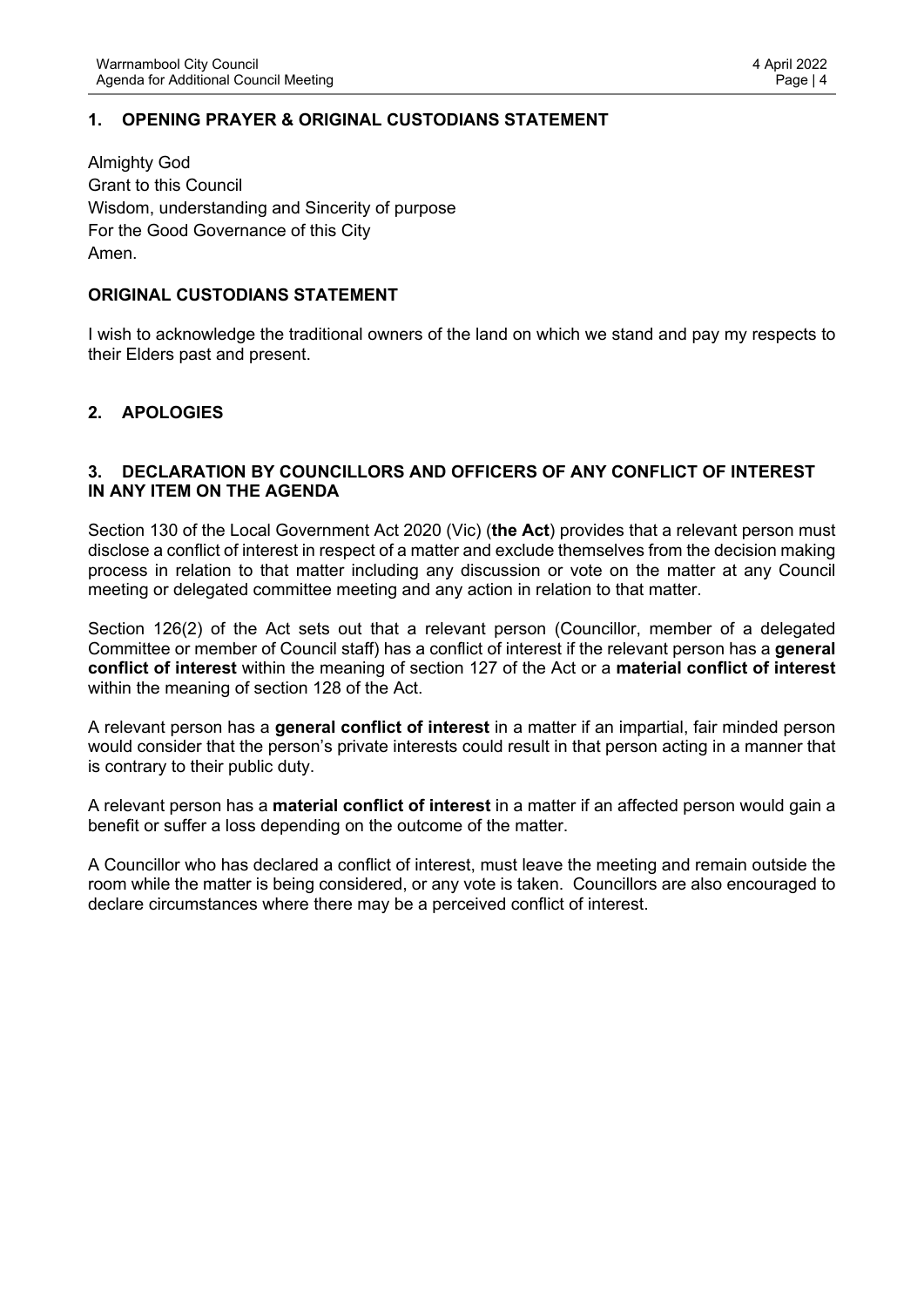## <span id="page-4-0"></span>**4. REPORTS**

## <span id="page-4-1"></span>**4.1. PROCEDURE FOR ELECTION OF MAYOR**

#### **PURPOSE:**

#### *This report is to give information regarding the procedure for Election of the Mayor.*

#### **EXECUTIVE SUMMARY**

- 1. The election of the Mayor will be conducted in accordance with the provisions of the *Act* and the Governance Rules of Warrnambool City Council.
- 2. The Chief Executive Officer will open this Council Meeting at which the Mayor is to be elected.
- 3. In accordance with section 26(8) of the Local Government Act 2020, a Councillor elected to fill a vacancy in the office of Mayor cased other than by the expiration of a one year term will serve only the remaining period of the previous Mayor's term.
- 4. Any nominations for the office of Mayor must be made verbally by Councillors present at this Meeting.
- 5. A nomination for Mayor does not require a seconder.
- 6. If there is only one nomination, the Councillor nominated is deemed to be elected.
- 7. If there is more than one nomination:
- (a) each of the candidates shall be invited to speak for no more than three (3) minutes to their nomination in alphabetical order of their surnames and, where two or more such candidates' surnames are identical, the order will be determined by the alphabetical order of the candidates' first names;
- (b) after each of the candidates has been given an opportunity to speak, a vote must be taken to elect one of the candidates nominated, where:
	- (i) a candidate receiving an Absolute Majority of the votes is declared elected;
	- (ii) if no candidate receives an Absolute Majority of the votes, the candidate with the fewest number of votes is declared to be a defeated candidate (and, where more than one of them has the same fewest number of votes, the candidate to be eliminated is to be determined by lot);
	- (iii) a further vote will then be taken for the remaining candidates;
	- (iv) where one of the remaining candidates receives an Absolute Majority of the votes, he or she shall be declared elected;
	- (v) where none of the remaining candidates receives an Absolute Majority of the votes, the procedure described in rule 5(7)(b)(ii) is repeated;
	- (vi) this process shall continue until one of the candidates has received an Absolute Majority of the votes, or the final two candidates have an equal number of votes;
	- (vii) where one of the candidates has received an Absolute Majority of the votes, that candidate is declared elected; and
	- (viii) where the remaining candidates have an equal number of votes and one of them needing to be declared elected, the defeated candidate shall be determined by lot.
- (8) The following provisions apply to the conduct of the lot:
- (a) each candidate will draw one (1) lot;
- (b) the order of drawing lots will be determined by the alphabetical order of the surnames of the candidates who received an equal number of votes and, where two or more such candidates' surnames are identical, the order will be determined by the alphabetical order of the candidates' first names;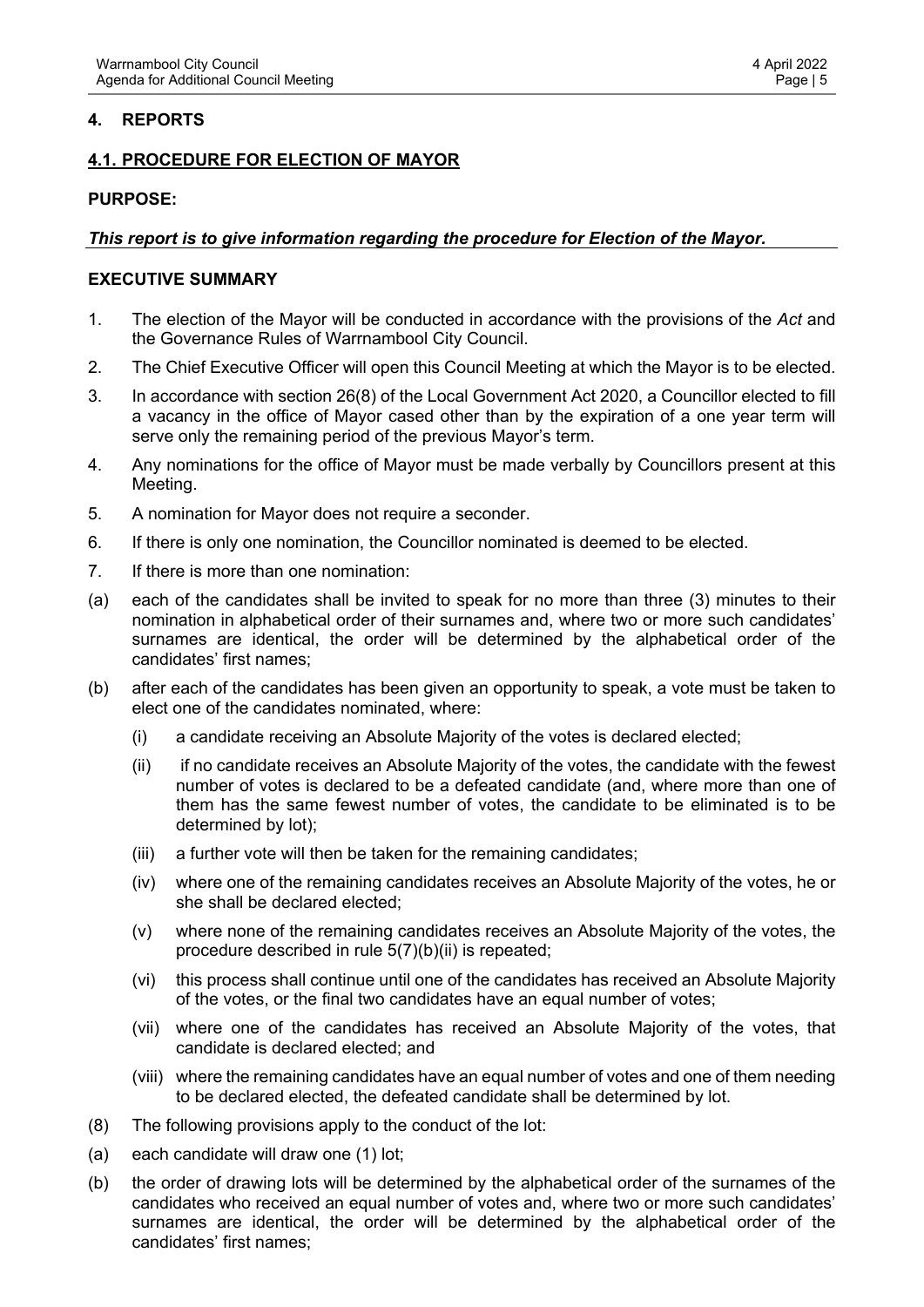- (c) as many identical pieces of paper as there are candidates who received an equal number of votes must be placed in a receptacle. The word "Defeated" shall be Written on one (1) of the pieces of paper, and the candidate who draws the paper with the word "Defeated" Written on it must be declared the defeated candidate;
- (d) if only one candidate remains, that candidate is deemed to be elected; and
- (e) if more than one candidate remains, a further vote must be taken on the remaining candidates and the above process repeated if necessary, in which case that candidate will be declared duly elected.
- (9) The Chief Executive Officer will declare the result of the election and the successful candidate.

#### **RECOMMENDATION**

**That this report be received.**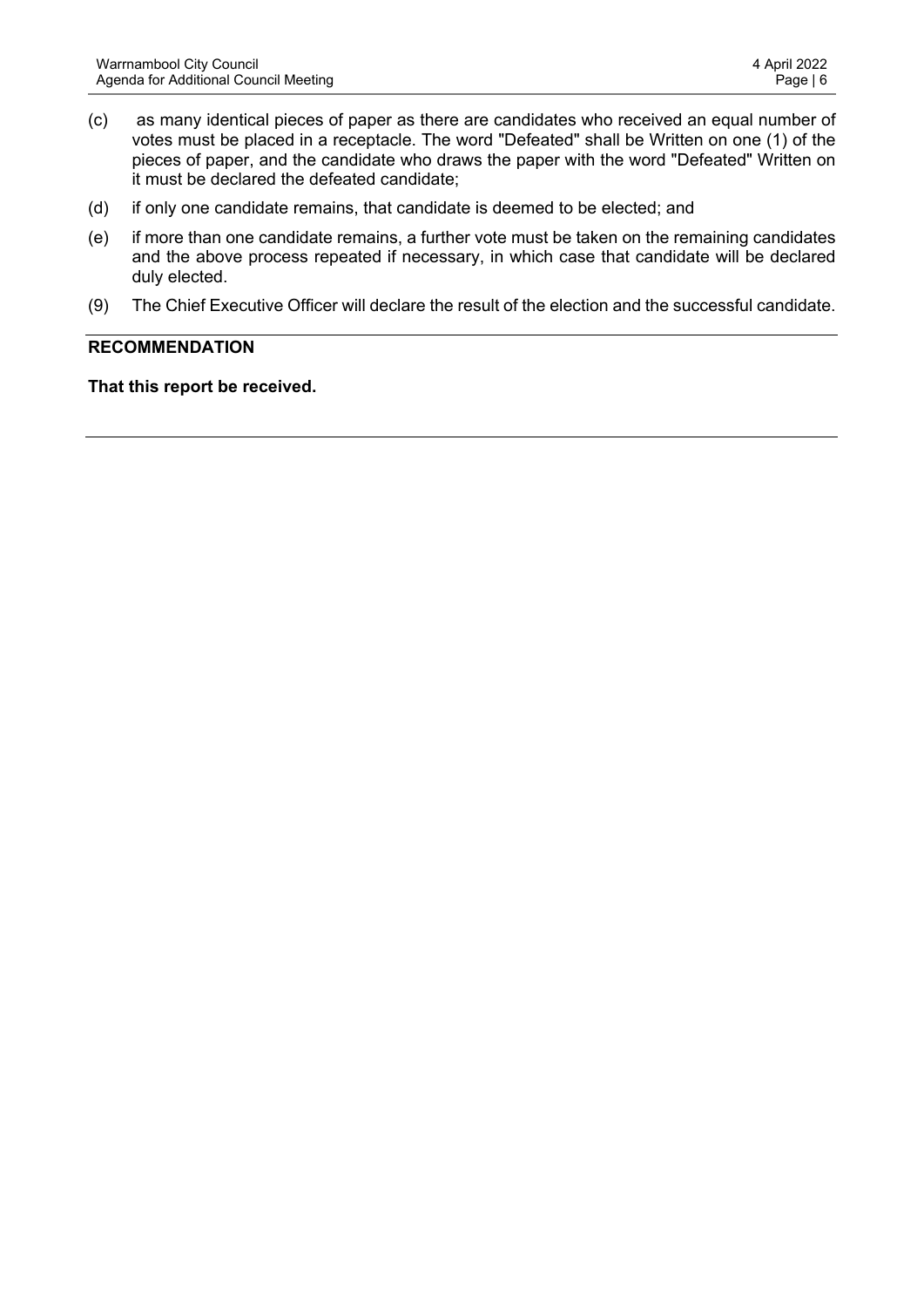## <span id="page-6-0"></span>**4.2. NOMINATIONS TO BE CALLED FOR THE POSITION OF MAYOR**

The Chief Executive Officer to call for nominations for the position of Mayor.

If more than one candidate is nominated, before a vote is conducted, each of the candidates shall be invited to speak to their nomination in alphabetical order for no more than three (3) minutes.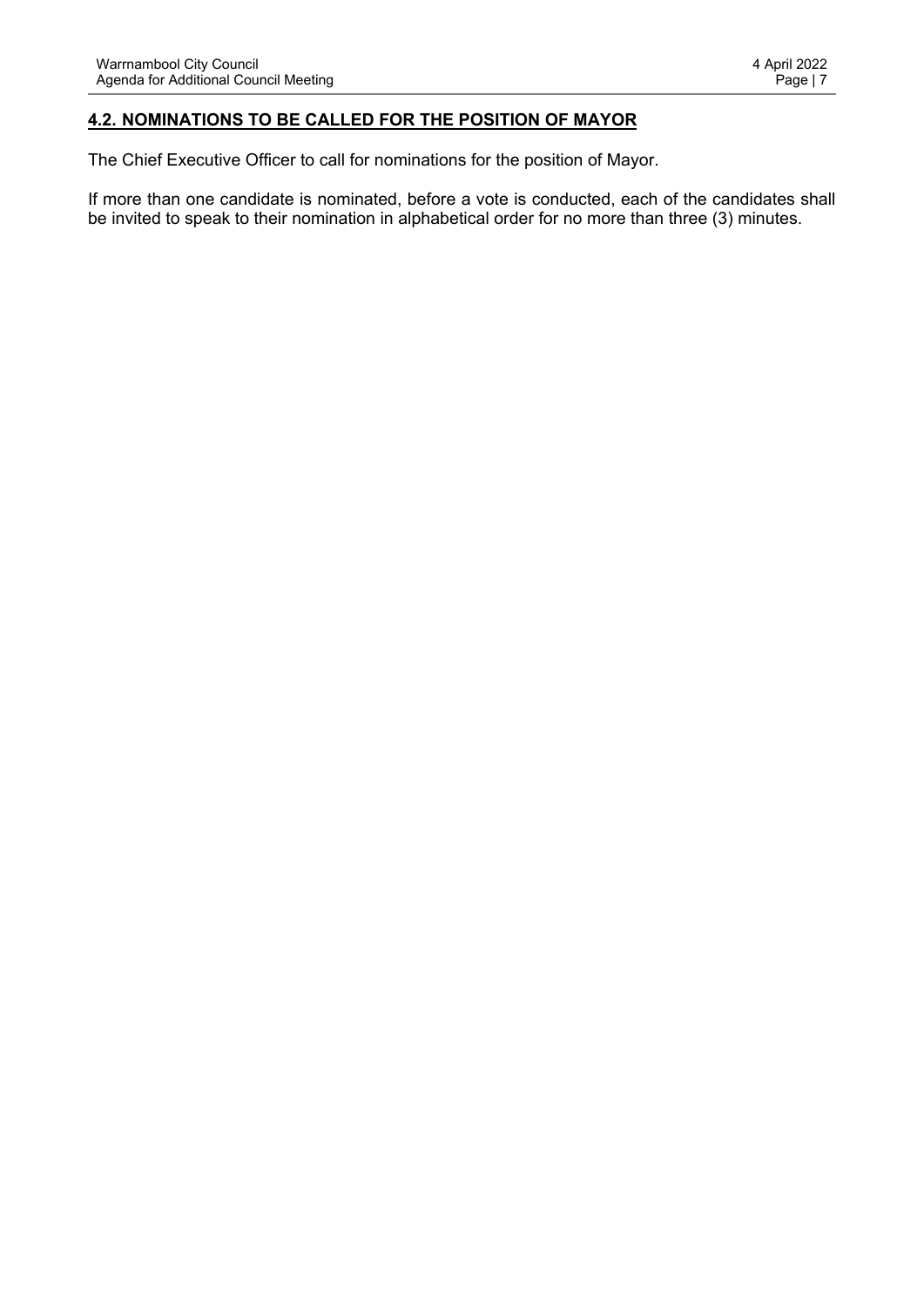## <span id="page-7-0"></span>**4.3. ELECTION OF MAYOR**

**The Chief Executive Officer advises that the Mayoral nominations will be placed before the Council in alphabetical order.**

**The Chief Executive Officer will declare the result of the election of Mayor and successful candidate.**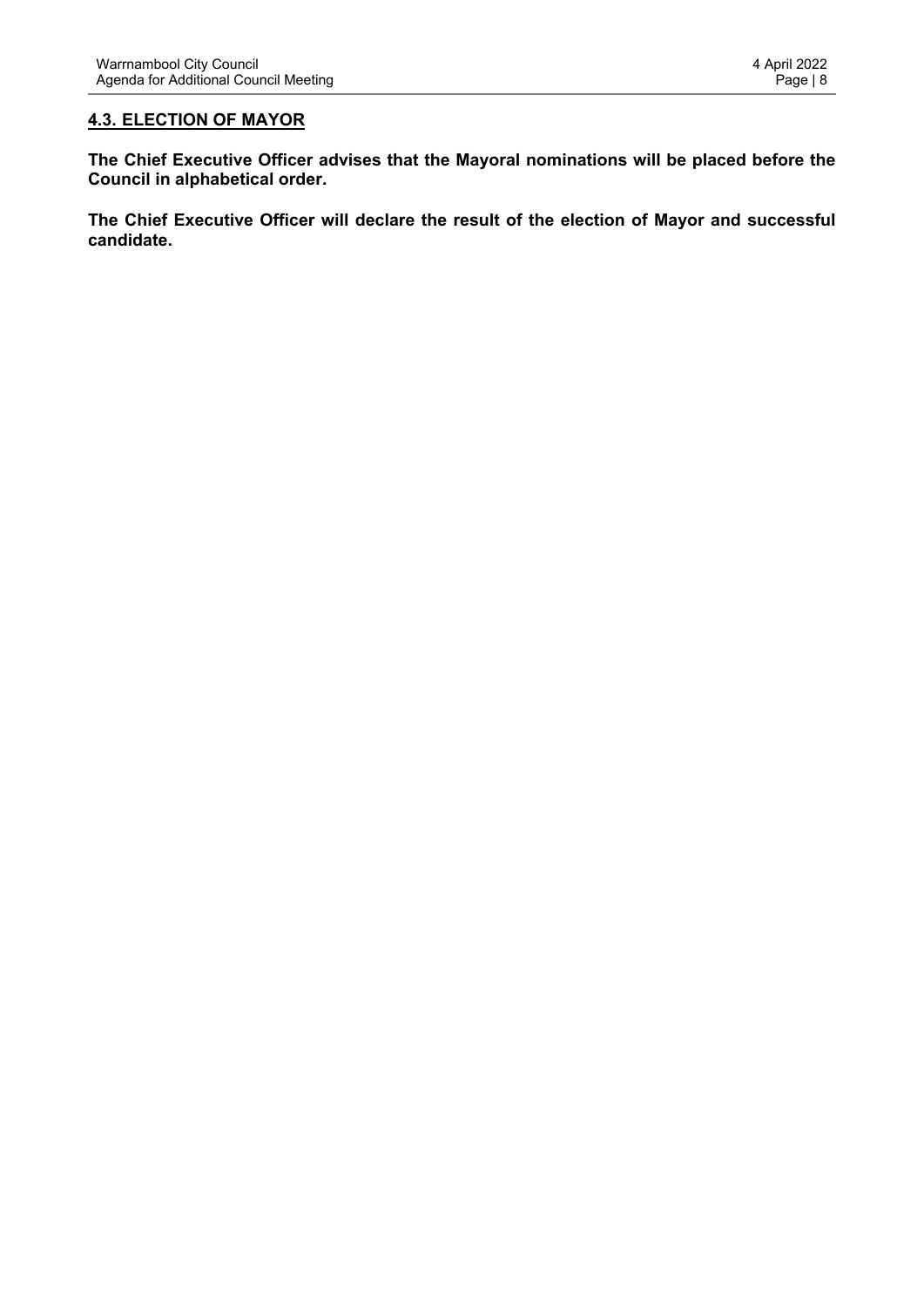#### <span id="page-8-0"></span>**4.4. PRESENTATION TO INCOMING MAYOR**

#### **1. Presentation of Mayoral Pendant and Gavel to the Mayor by the Chief Executive Officer**

The Mayoral Pendant is a Badge of the Office of Mayor and is a token of the Mayor's authority in the Civic life of the community. May it remind you, and all who wear it, of the solemn duties, obligations and responsibilities of the Office of Mayor.

- **2. The Mayor will now take the Chair of the Meeting.**
- **3. Congratulations and support from Councillors and Chief Executive Officer.**
- **4. Mayor's response.**